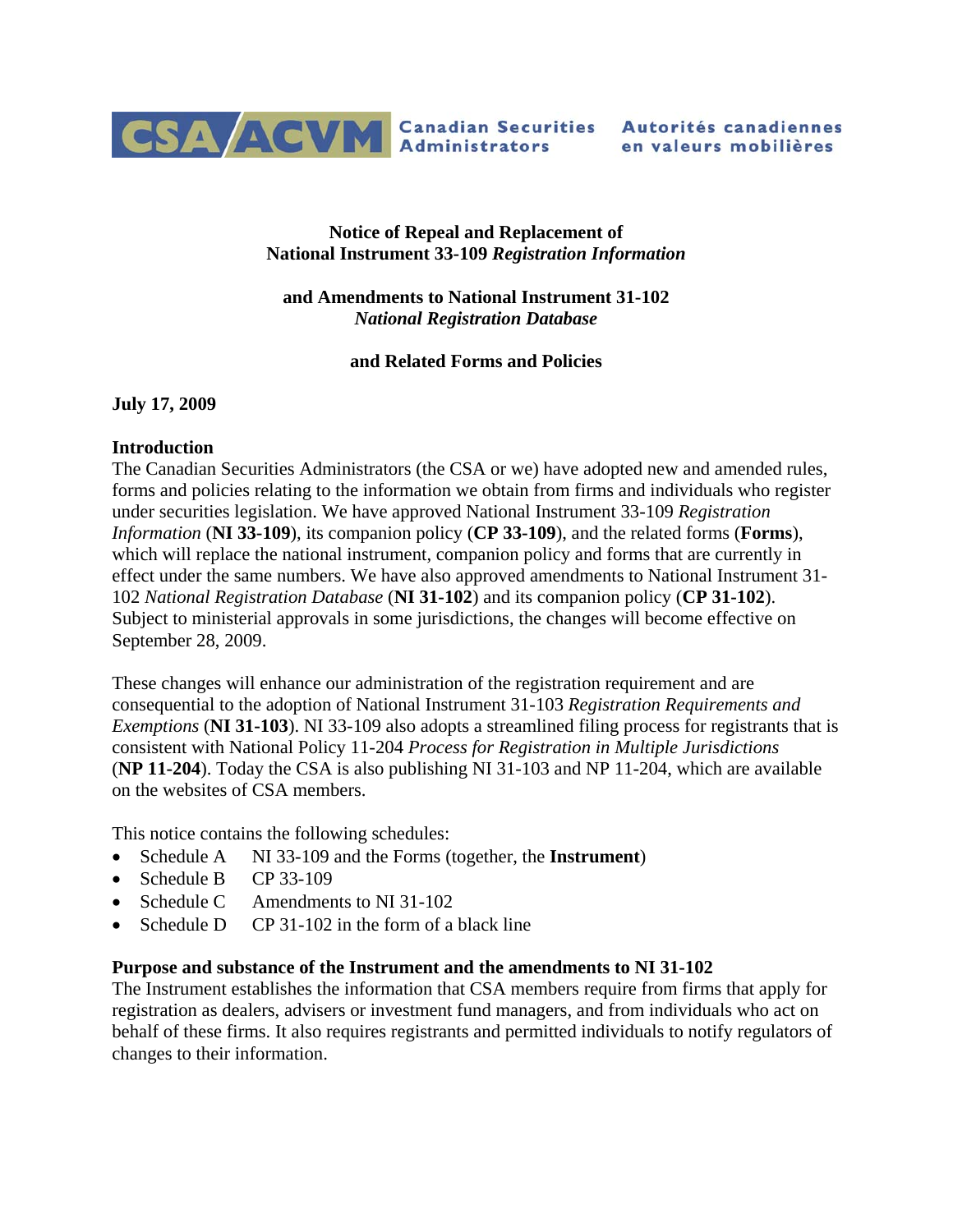The Forms under NI 33-109 are as follows:

- Form 33-109F1 *Notice of Termination of Registered Individuals and Permitted Individuals*
- Form 33-109F2 *Change or Surrender of Individual Categories*
- Form 33-109F3 *Business Locations other than Head Office*
- Form 33-109F4 *Registration of Individuals and Review of Permitted Individuals*
- Form 33-109F5 *Change of Registration Information*
- Form 33-109F6 *Firm Registration*
- Form 33-109F7 *Reinstatement of Registered Individuals and Permitted Individuals*

Two of the Forms are new:

- Form 33-109F6, which modernizes and harmonizes the information that we obtain from firms that are registered or seeking registration, and
- Form 33-109F7, which streamlines the process for reinstating registration after an individual transfers from one sponsoring firm to another, as described below.

The amendments to NI 31-102 will:

- add investment fund managers as a new type of filer on the National Registration Database (**NRD**),
- clarify the requirements for firms to notify the NRD administrator of certain details, and
- codify a common type of discretionary exemption we have granted in the past to facilitate the use of NRD by foreign firms.

## **Reinstatement**

An individual who leaves their job with a registered firm and joins a new registered firm may submit Form 33-109F7 within 90 days of leaving the former sponsoring firm to automatically reinstate their registration or permitted individual status, subject to certain conditions in subsection 2.3(2) of NI 33-109. An individual may not obtain reinstatement in this manner if they have new information to disclose regarding regulatory, criminal, civil or financial matters. An individual is also ineligible for reinstatement if the reason they left the former sponsoring firm was because they were asked to resign, or were dismissed, as a result of allegations of criminal activity, breach of securities legislation or breach of an SRO rule. An individual who is not eligible for automatic reinstatement must apply by submitting a Form 33-109F4 using the *Reactivation* submission on NRD.

## **Notice of Termination**

When an individual leaves a sponsoring firm, or otherwise ceases to have authority to act on behalf of the firm as a registered or permitted individual, the sponsoring firm must submit a Form 33-109F1 to notify the regulator of the date and reason for the termination or cessation. This initial submission on NRD must be made within 7 days of the termination date. Depending on the reason for the termination or cessation, the firm may also be required to answer additional questions in item 5 of the form. When required, a firm can provide this information in the initial submission on NRD or, if more time is needed, it can update the submission within 30 days of the termination date.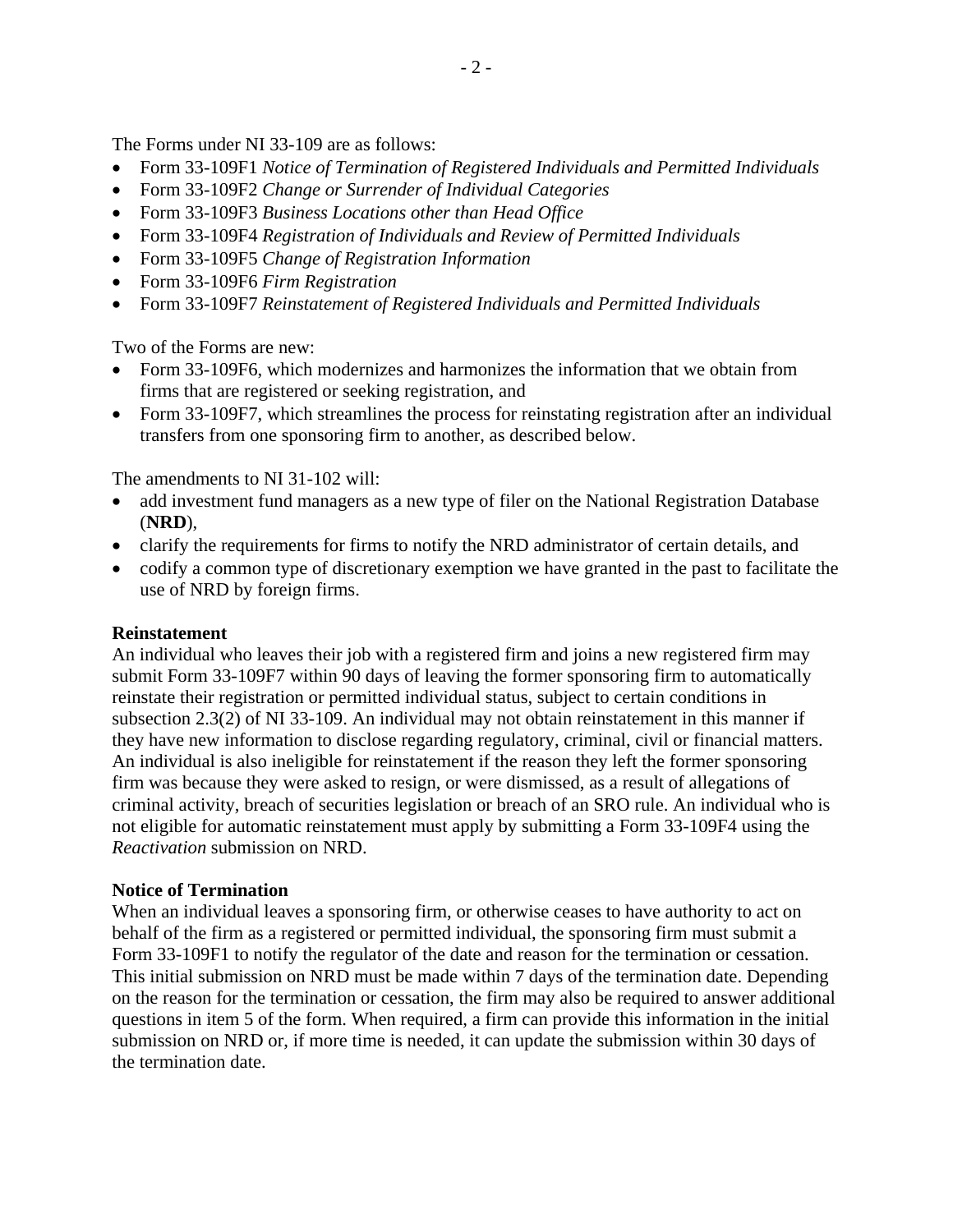A registered or permitted individual can obtain a copy of their Form 33-109F1 from their former sponsoring firm. A new sponsoring firm must obtain from each registered or permitted individual who act on its behalf, a copy of the Form 33-109F1 most recently submitted in respect of the individual, if any.

#### **Summary of written comments**

We received some comments on the Forms that we published on February 28, 2008. A summary of the comments and our responses is set out under *Responses to Comments Received on the NRD Forms* in Appendix A to the *Notice of National Instrument 31-103 Registration Requirements and Exemptions*. The notice of NI 31-103 is also being published today and is available on the websites of CSA members, including

www.lautorite.qc.ca www.albertasecurities.com www.bcsc.bc.ca www.gov.ns.ca/nssc www.nbsc-cvmnb.ca www.osc.gov.on.ca www.sfsc.gov.sk.ca

## **Changes since last publication**

#### *Registration information generally*

We have made changes to Form 33-109F4 and Form 33-109F6 to clarify the information required. We have also made housekeeping changes to the other registration Forms and added some definitions.

## *Updating firm information in Form 33-109F6*

Under subsection 6.2(2) of NI 33-109, for a period of up to 12 months after September 28, 2009, firms that were registered before that date will continue to notify regulators of changes to the information previously submitted to their principal regulator, in most cases within 7 days of the change.

However, under section 6.1 of NI 33-109, firms that were registered before September 28, 2009 must submit a completed Form 33-109F6 on or before September 30, 2010. This will establish a baseline of registration information for each firm and facilitate a firm's compliance process for notifying regulators of changes. After a firm submits its completed Form 33-109F6 it will be subject to the notice requirement set out in section 3.1 of NI 33-109. Appendix A of CP 33-109 summarizes the notice requirements under the Instrument.

#### *Submissions to principal regulator only*

We added a provision under which firms that submit a notice under the Instrument outside of the NRD website may send it to their principal regulator only. Appendix B to CP 33-109 provides the contact information of the regulators for notices and applications that are not submitted through the NRD website. We also added Part 6 *Transition* to NI 33-109.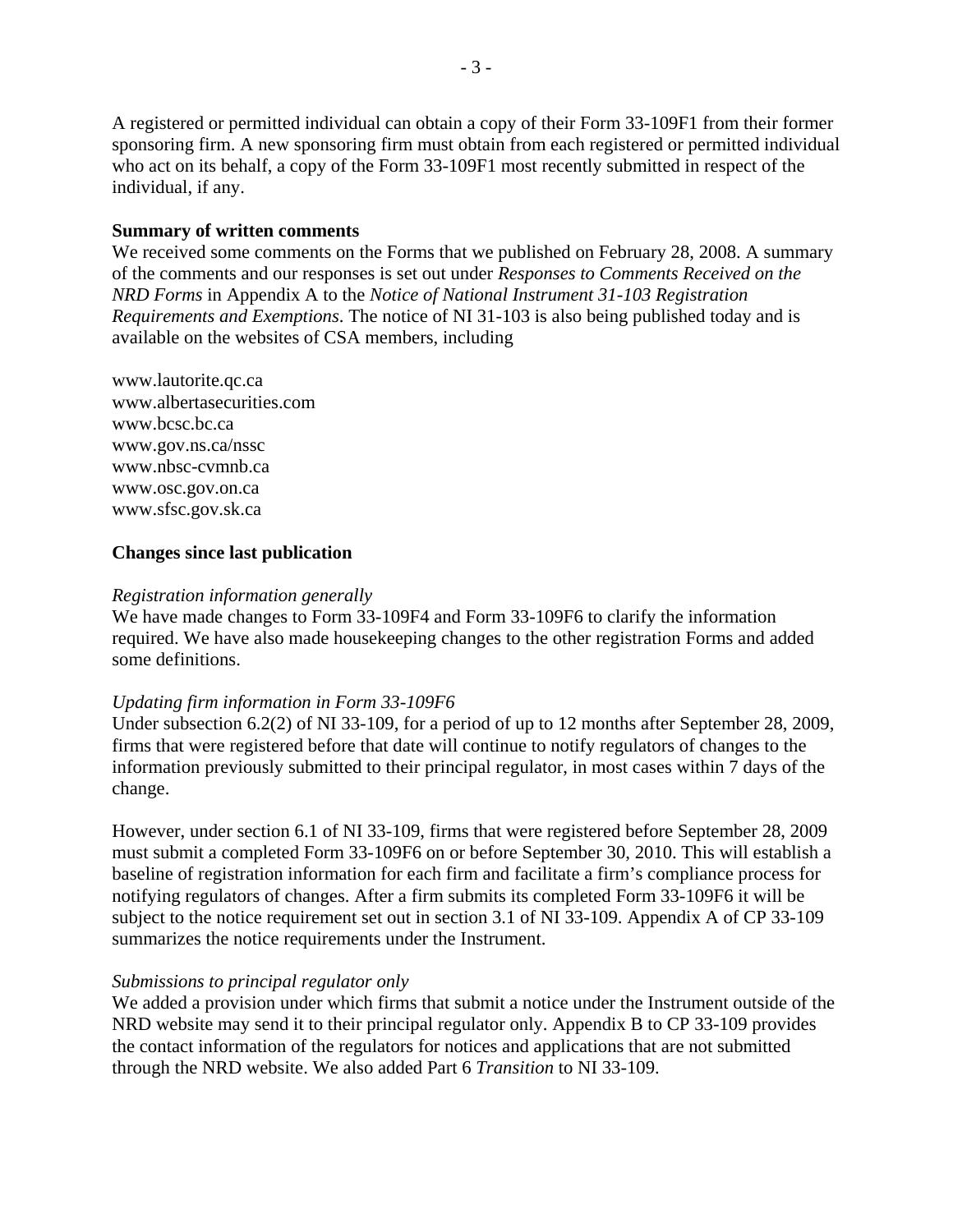# **Transition**

We published CSA Staff Notice 31-311 *Proposed National Instrument 31-103 Registration Requirements and Exemptions - Transition into the New Registration Regime* on June 12, 2009 to provide details of the transition process and timelines. The notice is available on the websites of CSA members.

# *Transition for Reinstatements*

As indicated above, after joining a new sponsoring firm an individual may reinstate their registration by submitting a Form 33-109F7 within 90 days of leaving the former sponsoring firm. However, an individual who left the former sponsoring firm before September 28, 2009 would reinstate their registration by submitting a Form 33-109F4 using the *Reactivation* submission on NRD, instead of the Form 33-109F7, subject to the applicable conditions. Fees would be withdrawn on NRD for the Form 33-109F4, but where applicable they would be refunded for individuals who qualify for automatic reinstatement.

# **Background**

The Instrument, amendments to NI 31-102 and related materials were published for comment on February 20, 2007 and on February 29, 2008.

# **Questions**

Please address your questions to any of the following CSA staff:

David McKellar, CA Director, Market Regulation Alberta Securities Commission Tel: 403-297-4281 david.mckellar@asc.ca

Laura Bliss Senior Legal Counsel Capital Markets Regulation British Columbia Securities Commission Tel: 604-899-6666 Toll-free: 1-800-373-6393 lbliss@bcsc.bc.ca

Sophie Jean Conseillère en réglementation Surintendance de la distribution Autorité des marchés financiers Tel: 514-395-0337, ext. 4786 Toll-free: 1-877-525-0337 sophie.jean@lautorite.qc.ca